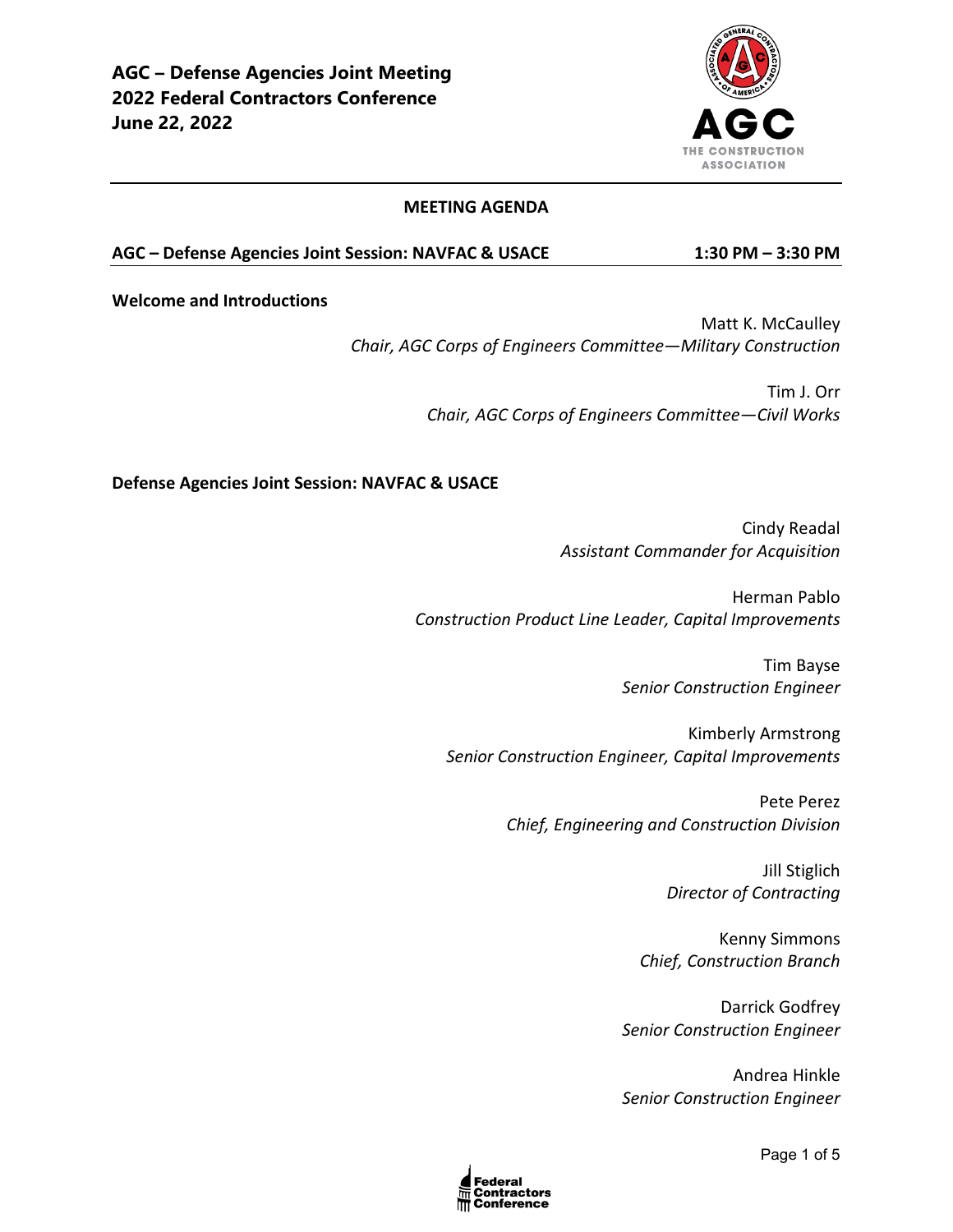

Rick Calloway *Senior Construction Engineer*

Mukesh Kumar *Cost Engineering Community of Practice Leader*

*Additional NAVFAC & USACE Personnel*

## **AGC Questions for NAVFAC & USACE**

## **1. Supply Chain and Material Costs**

The unending series of supply-chain bottlenecks, as well as extreme price increases and long lead times for a variety of construction materials, threaten federal construction procurement. AGC of America has published its [Construction Inflation Alert,](https://www.agc.org/learn/construction-data/agc-construction-inflation-alert) a guide to inform owners, officials, and others about the cost and supply-chain challenges. Widespread material shortages, unavailability, longer lead times, price escalation, etc. continue to threaten federal construction.

### Questions:

- A. What are the expectations of NAVFAC and USACE as it relates to changes in pricing, materials, and schedules?
- B. Industry is seeing private clients including price adjustment clauses in solicitations as well as modify existing contracts to include a means for contractor recovery due to price escalation. Is NAVFAC and USACE considering inclusion of this clause for recovery in both future and/or modifying current solicitations related to price escalation?
- C. Industry is seeing private clients including price adjustment clauses for reimbursement for costs associated with extended contract durations due to supply-chain issues. Currently, the Federal contractors are typically allowed an extension of time but no reimbursement for costs associated with the delay.
	- i. Is NAVFAC and/or USACE considering inclusion of this clause for recovery in future and/or modifying current solicitations for delay costs?
	- ii. Are there any updates to procedures related to *Best and Final Offer*?
- D. Does NAVFAC and USACE account for the impacts of supply chain and material costs in their cost estimates?
- E. Does NAVFAC and USACE account for the impacts of supply chain in their schedule estimates?
- F. AGC believes that awarding projects quickly will help to mitigate some of the impact to construction material inflation.

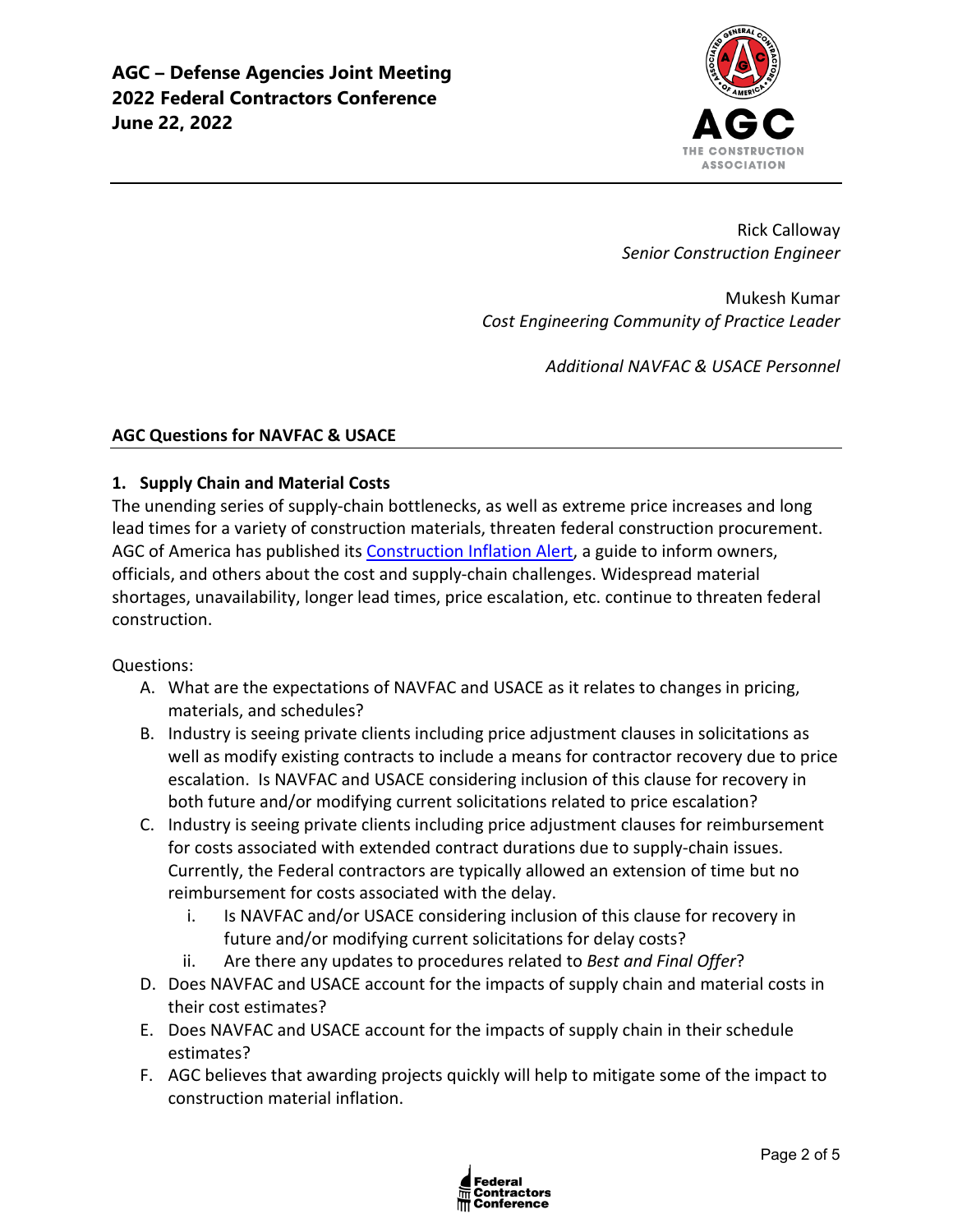

- i. What is NAVFAC and USACE doing to shorten the amount of time before award? For example, any Continuing Contract Authority.
- G. How can AGC, NAVFAC and USACE work together to address the challenges?

# **2. New Buy American Rule and Domestic Content Requirements**

On July 29, a [final rule](https://www.regulations.gov/document/FAR-2021-0008-0074) was released to amend to the FAR to add Buy American Act Requirements. The proposed rule increases the domestic content required to 60% with increases in two years to 70% and then 75% in five years. It permits acceptance of products and construction materials up to 6 years after publication of the rule which are unavailable at an acceptable cost. It also states that a higher price preference may be identified for critical end products and construction materials. However, the new requirements will not apply to Commercially Off The Shelf (COTS) items. The rule was initiated based on President Biden's Executive Order on [Ensuring the Future Is Made in All of America by All of America's Workers.](https://www.whitehouse.gov/briefing-room/presidential-actions/2021/01/25/executive-order-on-ensuring-the-future-is-made-in-all-of-america-by-all-of-americas-workers/) AGC had several conversations with the White House and the Made in America Office to provide the construction industry's prospective. [AGC commented](https://www.regulations.gov/comment/FAR-2021-0008-0008) on this rule and will continue to advocate for the construction industry to ensure that policy makers are well informed about the uniqueness of construction.

Questions:

- A. With all of the various new rules and requirements for federal contracting being promulgated, the federal construction market is increasingly complex. In addition, the Administration has a list of government-wide priorities, such as "Buy Clean" requirements, increased cybersecurity requirements, increased equity in contracting, etc. AGC members to provide NAVFAC and USACE feedback on the impacts from these increased requirements, emphasizing Buy American impacts, to its contracts, material, time estimates, etc.
	- i. What are AGC members doing to mitigate these impacts?
- B. What does NAVFAC and USACE account for the impacts of these Buy American requirements in it cost estimates?
- C. How can AGC, NAVFAC and USACE work together to address the challenges?
	- i. Are there specific specifications that could be relaxed or updated that will address some of these negative impacts?

# **3. Contract Modifications**

Timely issuance of Contract Modifications continues to be an issue for contractors. Although there have been improvements in the process, overall, the burden is still with contractors to fund and continue work while modifications are being prepared and issued. The alternative for contractors is to face project delays and the burdens of Time-Impact-Analysis. AGC appreciates the progress USACE and NAVFAC have made in this arena, however, a major hurdle still exists with the contract modification process. By and large, the unreasonable length of time it takes

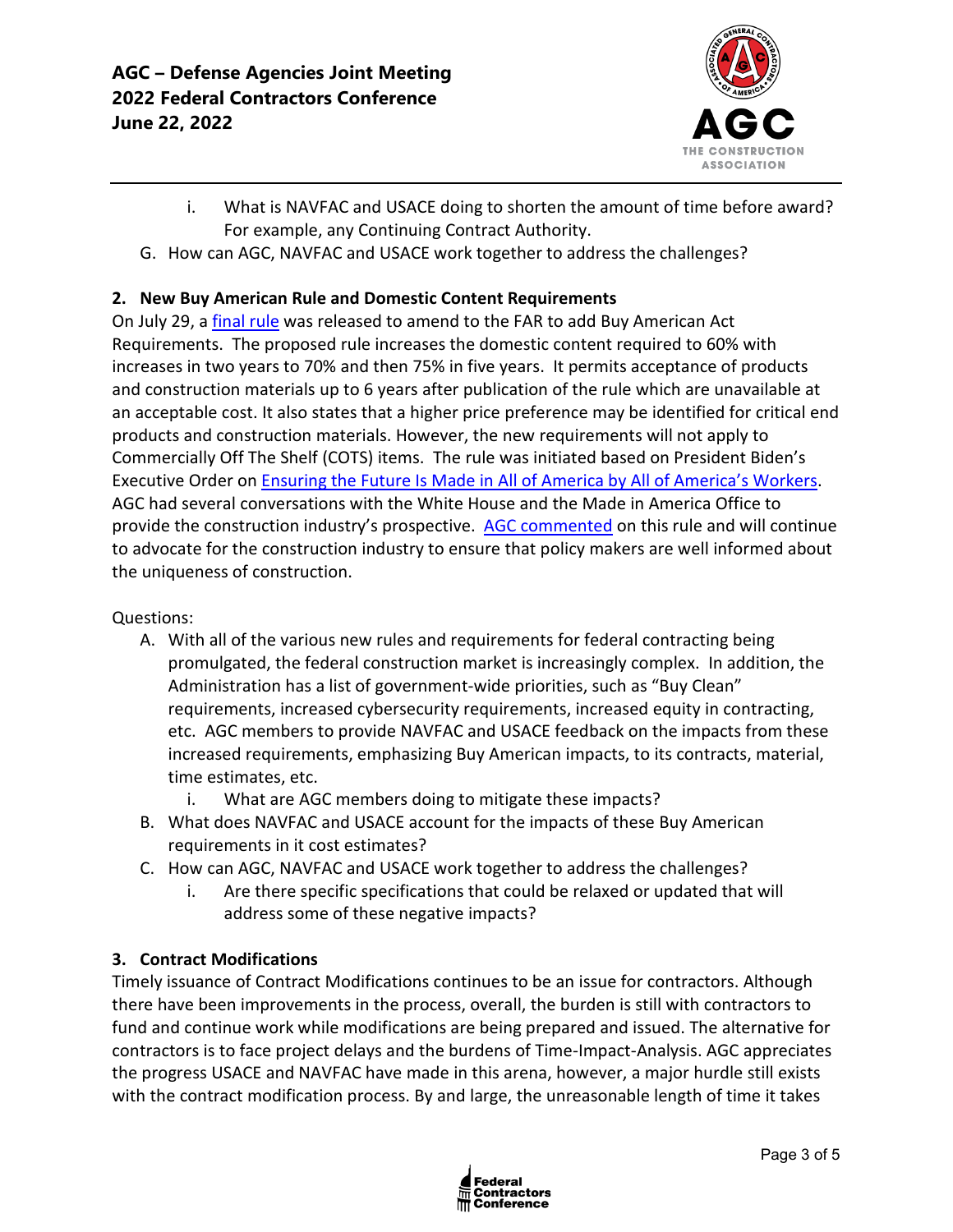

to process a changed condition from inception to obtaining a fully executed modification is still a real concern.

Questions:

- A. Please comment on NAVFAC and USACE procedures for handling small and large modifications, expected turn-around times, if any, and any guidelines or in-house training as to what is expected from your FEC's relative to processing Mods.
- B. How can AGC help the NAVFAC and USACE in resolving the excessive amount of time needed to process a modification?
- C. Please describe NAVFAC and USACE's efforts to address its upward obligations.

## **4. PLA Executive Order**

On February 4, 2022, President Biden signed a new [Executive Order on Use of Project Labor](https://nam12.safelinks.protection.outlook.com/?url=https%3A%2F%2Fwww.whitehouse.gov%2Fbriefing-room%2Fpresidential-actions%2F2022%2F02%2F04%2Fexecutive-order-on-use-of-project-labor-agreements-for-federal-construction-projects%2F&data=04%7C01%7Cjimmy.christianson%40agc.org%7C9a54ffe1775c4b33b2e708d9e8301d61%7C4602d740c1bb4d33b33a435efb6aa1bd%7C0%7C0%7C637796115617974723%7CUnknown%7CTWFpbGZsb3d8eyJWIjoiMC4wLjAwMDAiLCJQIjoiV2luMzIiLCJBTiI6Ik1haWwiLCJXVCI6Mn0%3D%7C3000&sdata=3UwKG%2FHFXcoGKt%2B802izNRlIVSQtUbx7E4yOMXgBSQs%3D&reserved=0)  [Agreements For Federal Construction Projects \(PLA\).](https://nam12.safelinks.protection.outlook.com/?url=https%3A%2F%2Fwww.whitehouse.gov%2Fbriefing-room%2Fpresidential-actions%2F2022%2F02%2F04%2Fexecutive-order-on-use-of-project-labor-agreements-for-federal-construction-projects%2F&data=04%7C01%7Cjimmy.christianson%40agc.org%7C9a54ffe1775c4b33b2e708d9e8301d61%7C4602d740c1bb4d33b33a435efb6aa1bd%7C0%7C0%7C637796115617974723%7CUnknown%7CTWFpbGZsb3d8eyJWIjoiMC4wLjAwMDAiLCJQIjoiV2luMzIiLCJBTiI6Ik1haWwiLCJXVCI6Mn0%3D%7C3000&sdata=3UwKG%2FHFXcoGKt%2B802izNRlIVSQtUbx7E4yOMXgBSQs%3D&reserved=0) When in effect, this Executive Order (E.O.) will require every prime contractor and subcontractor to engage in negotiation or agree to PLAs on federal construction projects valued at \$35 million or more. (AGC of America [statement\)](https://www.agc.org/news/2022/02/04/biden-order-imposing-project-labor-agreements-federal-projects-will-inflate-construction-costs) According to an AGC of America [analysis o](https://www.agc.org/sites/default/files/Files/communications/New_Data_Weighs_on_Debate_Over_Project_Labor_Agreements.pdf)f data obtained via a [Construction Advocacy Fund](https://constructionadvocacyfund.agc.org/?_zs=3Onnc1&_zl=qrBB8)financed lawsuit under the Freedom of Information Act, the Department of Defense federal construction agencies rejected PLA mandates 99.4 percent of the time even when encouraged to do so under the Obama Administration.

Questions:

- A. How does NAVFAC and USACE intend to apply it?
- B. How does NAVFAC and USACE intend to pursue exemptions for its programs?

### **5. Partnering**

USACE, NAVFAC, and AGC members have a long history of partnering to deliver the high-quality infrastructure projects in a safe and effective manner. AGC believes that engaging in projectlevel partnering as committed team members with USACE will improve project execution, staff efficiency (USACE and contractor), safety, trust, and the project team relationships. AGC members have embraced partnering and are committed to bringing key decision makers into the fold in order to get the most out of the process. We see an opportunity to improve the process by getting a commitment from all parties attending to bring key decision makers (i.e. Design Manager, Contracting Officer, Contract Specialist, Project Manager, and Operation Manager, FEAD Director, Public Works Officer, etc.).

Questions:

**A.** NAVFAC and USACE is requiring/mandating more frequently in contracts, are metrics being tracked and if so which ones and can they be shared, are other improvements being implemented as previously suggested by AGC.